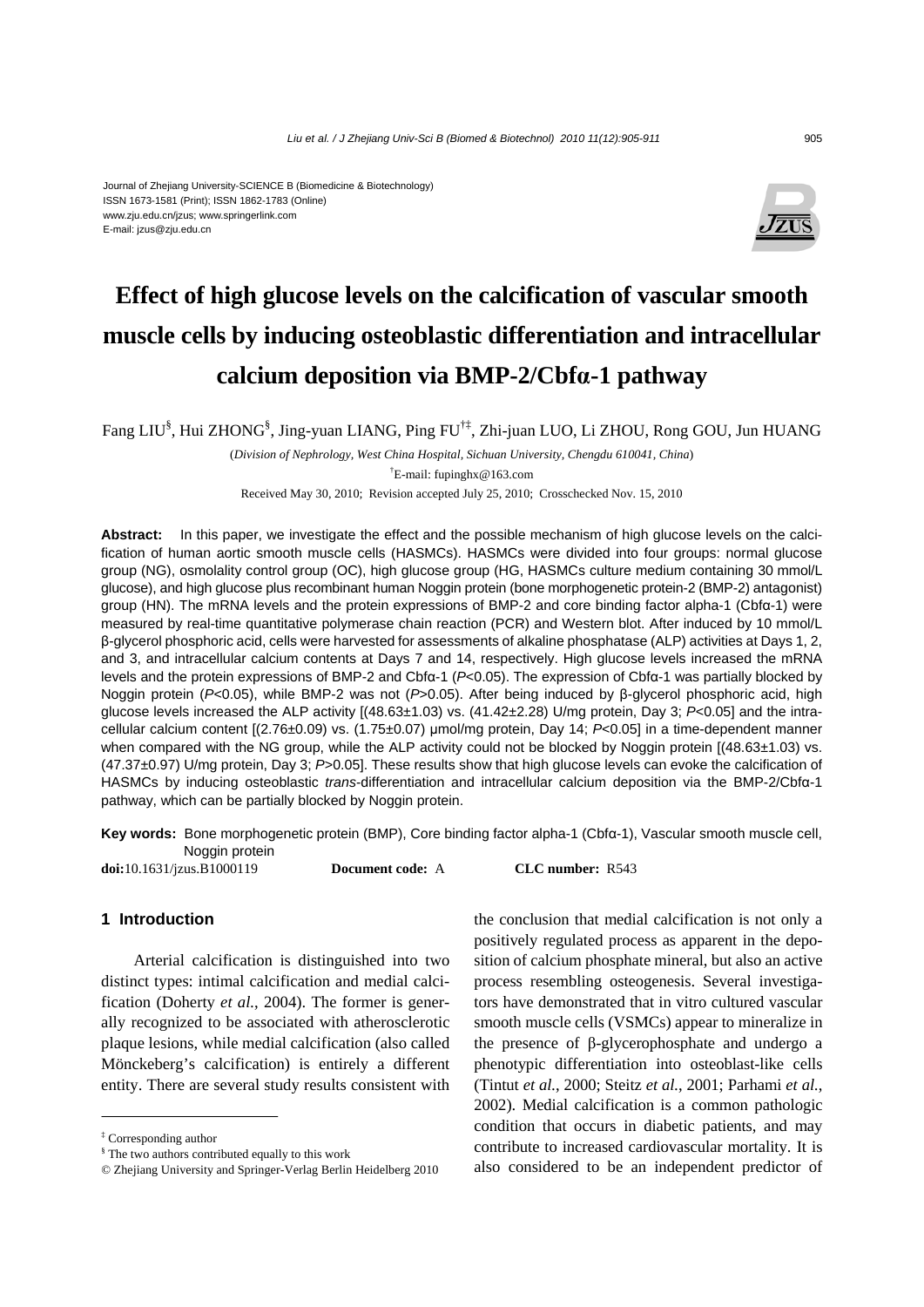cardiovascular and cerebrovascular events in diabetic patients (Lehto *et al.*, 1996). Recent study has revealed that high glucose levels can enhance the calcification of bovine VSMCs (Chen *et al.*, 2006). However, the underlying mechanisms have not been clarified.

Bone morphogenetic protein-2 (BMP-2) is known as an important osteoinductive regulator and core binding factor alpha-1 ( $Cbf_1$ ) downstream has been validated to be the earliest and most specific maker of the osteoblastic phenotype. In this study, we examined the effect of high glucose levels on the calcification of human aortic smooth muscle cells (HASMCs) by detecting the expressions of BMP-2/ Cbfα-1, alkaline phosphatase (ALP) activities, and intracellular calcium content, and we used recombinant human Noggin protein (BMP-2 antagonist) to determine the possible role of BMP-2/Cbfα-1 signaling pathway on the calcification of HASMCs induced by high glucose levels.

#### **2 Materials and methods**

### **2.1 Cell culture**

HASMCs (HASMC 6110) and smooth muscle cell medium (SMCM, with 10% (w/v) fetal bovine serum) were purchased from ScienCell (USA). HASMCs were cultured in a  $95\%$  air/5% CO<sub>2</sub>humidified environment at 37 °C. Cells between Passages 8 to 10 were used for experiments. To investigate the effect of high glucose levels on the expressions of the BMP-2/Cbfα-1 signaling pathway, recombinant human Noggin protein (Peprotech, Rocky Hill, NJ) was used to block the downstream pathway of BMP-2 as a negative regulator. HASMCs were divided into four groups: normal glucose group (NG group, 5.6 mmol/L glucose), osmolality control group (OC group, 5.6 mmol/L glucose plus 24.4 mmol/L D-mannitol), high glucose group (HG group, 30 mmol/L glucose), and high glucose plus 100 ng/ml Noggin protein group (HN group). To determine the effect of high glucose on the intracellular calcium content and ALP activities, calcification-inducing medium, containing 10 mmol/L β-glycerol phosphoric acid by addition of 10 mmol/L sodium pyruvate, was added to the mediums of the above four groups.

# **2.2 Quantitative real-time polymerase chain reaction (PCR) analysis**

HASMCs  $(10^6 \text{ cells/ml})$  were cultured in the different conditions in a six-well plate for 24 h. Total RNA was extracted with Trizol (Gibco, Tulsa, OK). A total of 2 µg RNA was reversely transcribed by using ReverTraAce kit (Toyobo, Osaka, Japan) in the PTC-100 Programmable Thermal Controller (MJ Research Inc., Reno, NV). DNA Engine Opticon™ real-time fluorescence quantitative PCR apparatus was used for PCR amplification under 20-μl reaction system. Amplification conditions are as follows: 94 °C for 2 min for a total of 40 cycles, 94 °C for 30 s and 60 °C for 30 s (monitoring fluorescence signal), and preservation at 16 °C. Glyceraldehyde phosphate dehydrogenase (GAPDH) was employed as an internal reference. The TaqMan® probe was labeled at the 5′ end with the fluorescent reporter FAM and at the 3′ end with the fluorescent quencher TAMRA. Intergroup comparison was conducted with delta cycle threshold (Δ*C*<sub>t</sub>) value, which was calculated according to the formula of  $\Delta C$ <sub>t</sub>= $C$ <sub>t,TG</sub>− $C$ <sub>t,RG</sub> ( $C$ <sub>t,TG</sub>:  $C$ <sub>t</sub> of target gene;  $C$ <sub>t,RG</sub>:  $C$ <sub>t</sub> value of reference gene).  $C_t$  value was the amount of circulation that was necessary for cDNA to reach exponential amplification. More initial copies of the target gene indicated fewer circulations for exponential amplification and less  $\Delta C_t$  value. Sequences of the primer and TaqMan® probe were as follows: (1) BMP-2 primer forward: 5′-TGTATCGCAGG CACTCAGGTC-3′, reverse: 5′-TTCCCACTCGTTT CTGGTAGTTCTT-3′, product length is 136 bp; (2) Cbfα-1 primer forward: 5′-CACTGGCGCTGAA CAAGA-3′, reverse: 5′-CATTCCGGAGCTCAGCA GAATAA-3′, product length is 127 bp; (3) GAPDH primer forward: 5′-GCACCGTCAAGGCTGAGAA C-3′, reverse: 5′-TGGTGAAGACGCCAGTGGA-3′, product length is 138 bp.

#### **2.3 Western blot analysis**

HASMCs were incubated under different conditions for 72 h. Cells were lysed and sonicated when they reached 80% confluence. Then protein was quantified using the Pierce bicinchoninic acid (BCA) assay system. Aliquots of whole lysates were stored at −20 °C until use. Samples containing 20 µg total proteins were boiled briefly, loaded for sodium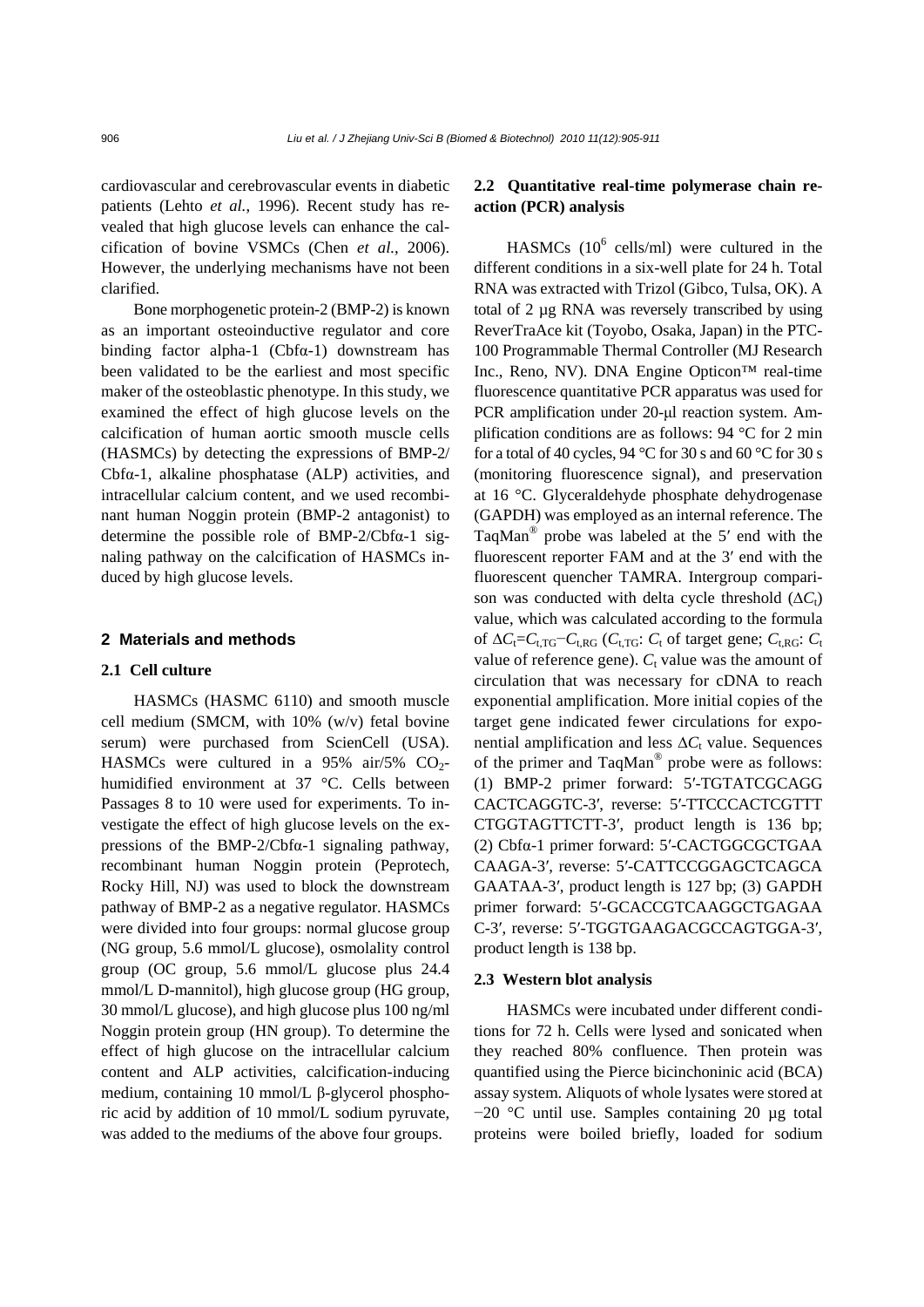dodecylsulfate-polyacrylamide gel electrophoresis (SDS-PAGE), and transferred to polyvinylidene fluoride membranes. The blots were incubated with rabbit antibodies against human BMP-2 (1:500 dilution, Boster, Wuhan, China) or Cbfα-1 (1:500 dilution, Boster, Wuhan, China) overnight at 4 °C followed by incubating with peroxidase-conjugated secondary antibody (1:20000 dilution). BMP-2 and Cbfα-1 proteins were detected using an electrochemiluminescence (ECL) Plus kit, and quantitative densitometric analysis was performed on a Bio-Rad Fluor-S MultiImager.

#### **2.4 Intracellular calcium deposition quantification**

HASMCs  $(10^4 \text{ cells/ml})$  were cultured in sixwell plates, and were harvested at Days 7 and 14, respectively. Cells were washed twice with phosphate buffered saline (PBS) and decalcified with 0.6 mol/L HCl at 37 °C for 24 h. The calcium content of the supernatants was determined by the QuantiChrom™ calcium assay kit (Nanjing Chemical Co., China). Then cells were solubilized with a solution of 0.1 mol/L NaOH and 0.1% (w/v) SDS, and the protein contents of the samples were measured using BCA protein assay kit. The calcium content of the cells was normalized to the cellular protein of the culture and expressed as µmol/mg protein.

## **2.5 ALP activity assay**

HASMCs  $(10^6 \text{ cells/ml})$  were cultured in sixwell plates, and harvested on Days 1, 2, and 3, respectively. Cells growing on six-well plates were washed with PBS twice, and then solubilized with 1% (w/v) Triton X-100 in 0.9% (w/v) NaCl at  $4^{\circ}$ C. After being sonicated and centrifugated, the supernatants were assayed for ALP activities using a commercially available assay kit (Nanjing Chemical Co.). Quantitative kinetic determination of cell-associated ALP activity (U/mg protein) was then determined at 30  $^{\circ}$ C by monitoring the absorbance at 520 nm on a VersaMax™ microplate reader. Results were normalized by paranitrophenol level.

#### **2.6 Statistical analysis**

Data management was conducted by SPSS 13.0 software. Data were expressed as mean±standard deviation (SD). The paired *t*-test was used for the mean value of intragroup comparison, while the mean comparison among groups was shown with the single factor analysis of variance, multiple comparisons among groups by using LDS method, and repeated measurement data by using repeated measurement analysis of variance. Data were considered to be statistically significant at *P*<0.05.

### **3 Results**

# **3.1 Effects of high glucose levels and Noggin on the expressions of BMP-2 and Cbfα-1 mRNA**

The levels of BMP-2 and Cbfα-1 mRNA were evaluated by quantitative RT-PCR analysis. The results showed that, when compared with the NG and OC groups, high glucose levels can increase the level of BMP-2 mRNA (*P*<0.05), which is not blocked by Noggin (*P*>0.05) (Figs. 1a and 1c). And when compared with the NG and OC groups, high glucose levels can induce the expression of Cbfα-1 mRNA (*P*<0.05), which is partially blocked by Noggin (*P*<0.05) (Figs. 1b and 1d).

# **3.2 Effects of high glucose levels and Noggin on the expressions of BMP-2 and Cbfα-1 proteins**

The expressions of BMP-2 and Cbfα-1 proteins were detected by Western blot assay. The results demonstrated that high glucose levels can elevate the expression of BMP-2 when compared with the NG and OC groups  $(P<0.05)$ , and this is not blocked by Noggin (*P*>0.05) (Figs. 2a and 2c). As well, high glucose levels can induce the expression of Cbfα-1, which is much higher than that of the NG and OC groups (*P*<0.05) and is partially blocked by Noggin (*P*<0.05) (Figs. 2b and 2d).

# **3.3 Effects of high glucose levels and Noggin on the intracellular calcium deposition induced by calcification medium**

HASMCs cultured in β-glycerol phosphoric acid-containing calcification mediums were harvested for the assay of the intracellular calcium deposition at Days 0, 7, and 14, respectively. The data showed that high glucose levels can promote intracellular calcium deposition in a time-dependent manner when compared with the NG group  $[(2.76 \pm$ 0.09) vs. (1.75±0.07) μmol/mg protein, Day 14; *P*<0.05) and the OC group  $[(2.76 \pm 0.09)$  vs.  $(1.85 \pm 0.09)$ 0.17)  $\mu$ mol/mg protein, Day 14; *P*<0.05). This effect is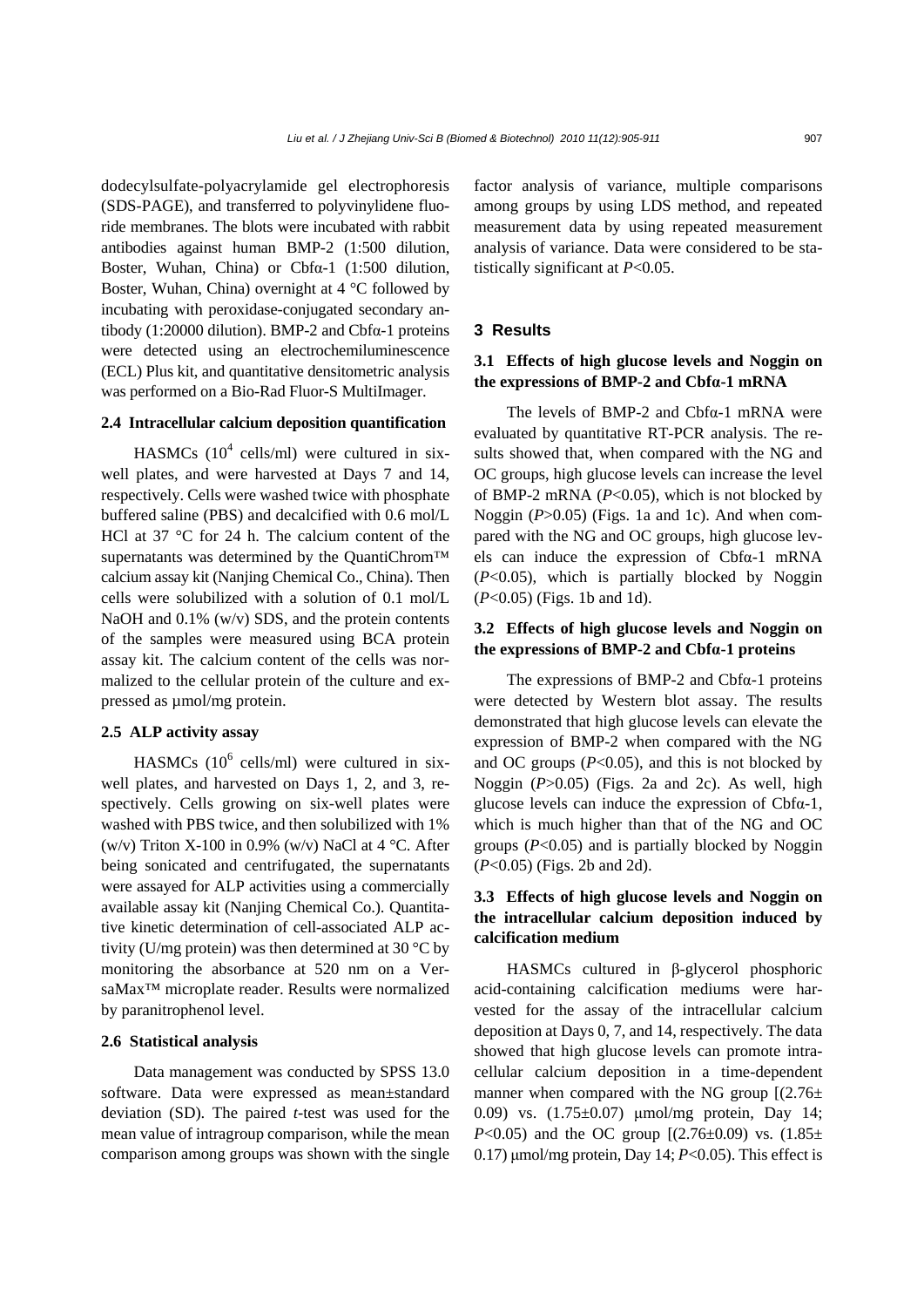partially blocked by Noggin  $[(2.76\pm0.09)$  vs.  $(2.14\pm$ 0.07) μmol/mg protein, Day 14; *P*<0.05). And there was no difference between the NG and OC groups  $[(1.75 \pm 0.07)$  vs.  $(1.85 \pm 0.17)$  μmol/mg protein, Day 14; *P*>0.05) (Table 1).

#### M 1 2 3 4 5 6 7 8 2000 1000 750 500 250  $100$ # #\* M 1 2 3 4 5 6 7 8 2000 1000 750 500 250  $10<sup>°</sup>$ # #\* (a) (c) (b) (d) NG OC HG HN 7 6 5 4 3 2 1  $\mathbf{0}$ Group 5 4 3 2 1  $\Omega$ NG OC HG HN Group 2−∆∆ *C*<sup>t</sup> 2−∆∆ *C*<sup>t</sup>

**Fig. 1 Effects of high glucose levels and Noggin on the expressions of BMP-2 and Cbfα-1 mRNA** HASMCs were cultured in the different conditions for 24 h. Total RNA was extracted and reversely transcribed. BMP-2 (a, c) and Cbfα-1 (b, d) mRNA expressions were measured by real-time PCR. (a, b) M: marker; 1: NG group; 2: OC group; 3: HG group; 4: HN group; 5–8: internal references in different groups; (c, d) Values are expressed as mean±SD  $(n=3)$ .<br>#  $P<0.05$  vs. the control group, \*  $P<0.05$  vs. the HG group



**Fig. 2 Effects of high glucose levels and Noggin on the expressions of BMP-2 and Cbfα-1 proteins**  HASMCs were cultured in the different conditions for 72 h. Cells were harvested and the expressions of BMP-2 (a, c) and Cbfα-1 (b, d) proteins were evaluated by Western blot analysis. (a, b) 1: NG group; 2: OC group; 3: HG group; 4: HN group; (c, d) Values are expressed as mean $\pm$ SD ( $n=3$ ).  $^{#}P<0.05$  vs. the control group,  $^{*}P<0.05$  vs. the HG group

# **3.4 Effects of high glucose levels and Noggin on the ALP activity**

HASMCs were harvested for the ALP activity detection at Days 1, 2, and 3, respectively. The results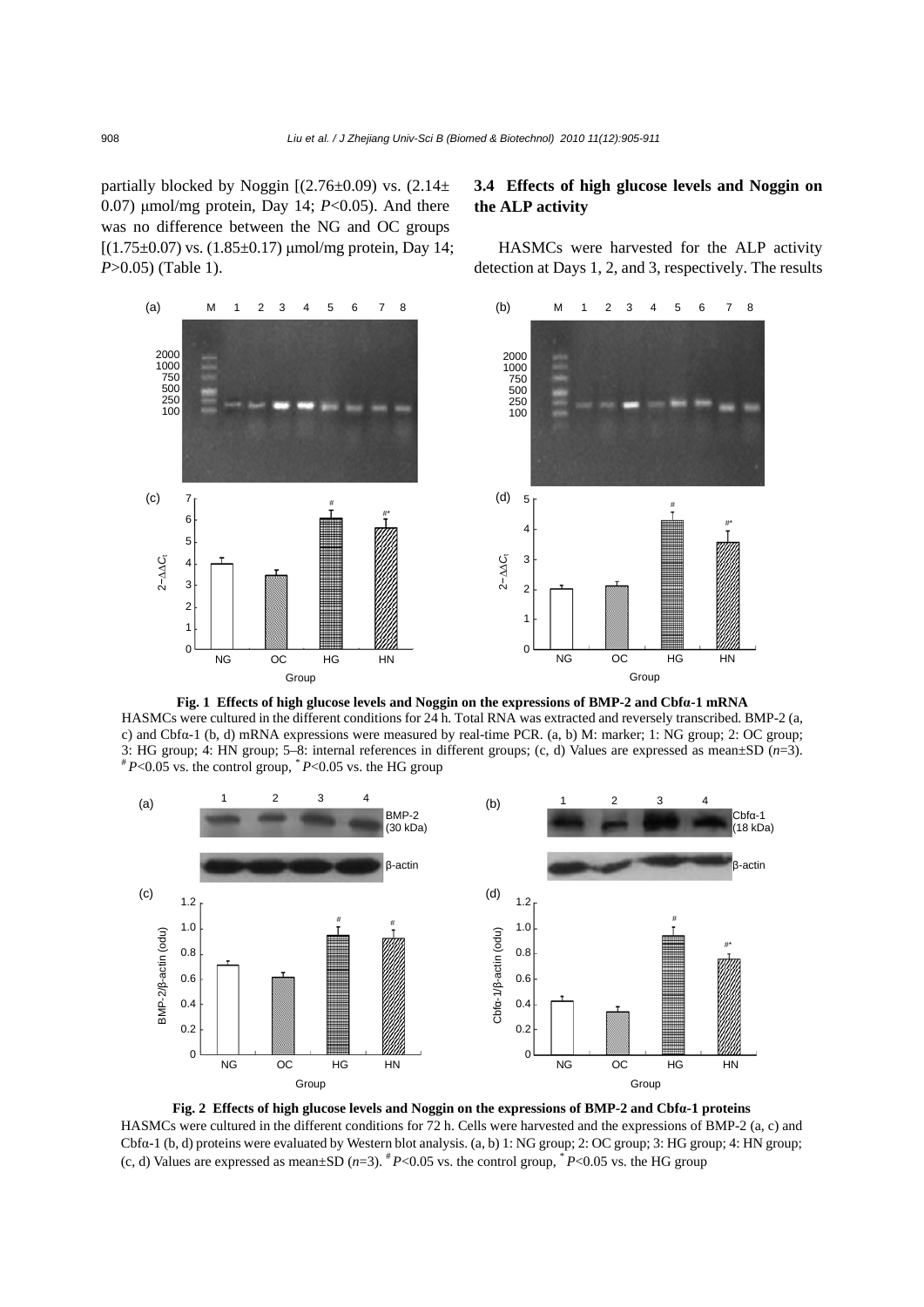**Table 1 Effects of high glucose levels and Noggin on intracellular calcium deposition**

| Group | Intracellular calcium content (µmol/mg protein) |                               |                               |  |  |  |
|-------|-------------------------------------------------|-------------------------------|-------------------------------|--|--|--|
|       | Day $0$                                         | Day 7                         | Day 14                        |  |  |  |
| NG    | $0.58 \pm 0.06$                                 | $1.04 \pm 0.07$               | $1.75 \pm 0.07$ #             |  |  |  |
| OC    | $0.49 \pm 0.07$                                 | $1.06 \pm 0.07$               | $1.85 \pm 0.17$ <sup>#</sup>  |  |  |  |
| HG    | $0.57 \pm 0.06$                                 | $1.98 \pm 0.06$ ***           | $2.76 \pm 0.09$ *#\$          |  |  |  |
| HN    | $0.55 \pm 0.06$                                 | $1.58 \pm 0.04$ <sup>#§</sup> | $2.14 \pm 0.07$ <sup>#§</sup> |  |  |  |
|       |                                                 |                               |                               |  |  |  |

Values are expressed as mean $\pm$ SD (*n*=3), <sup>§</sup> *P*<0.05, the HG group vs. the NG group at the same day; # *P*<0.05, Days 7, 14 vs. Day 0 under the same conditions; **\*** *P*<0.05, the HG group vs. the HN group at the same day

show that high glucose levels can increase the ALP activity in a time-dependent manner  $[(48.63 \pm 1.03)$  vs. (23.79±0.97) U/mg protein, Day 3; *P*<0.05], wherein the ALP activity of the HG group was much higher than that of the NG group  $[(48.63 \pm 1.03)$  vs.  $(41.42 \pm$ 2.28) U/mg protein, Day 3; *P*<0.05], while no significant difference was observed between the HG and HN groups  $[(48.63 \pm 1.03)$  vs.  $(47.37 \pm 0.97)$  U/mg protein, Day 3; *P*>0.05]. Thus, ALP activity induced by high glucose levels cannot be blocked by Noggin protein in HASMCs (Table 2).

**Table 2 Effects of high glucose levels and Noggin on the ALP activity**

| Group | ALP activity $(U/mg)$ protein) |                                |                                |  |  |  |
|-------|--------------------------------|--------------------------------|--------------------------------|--|--|--|
|       | Day 1                          | Day 2                          | Day 3                          |  |  |  |
| NG    | $22.66 \pm 1.03$               | $34.26 + 0.96$                 | $41.42 + 2.28$ <sup>#</sup>    |  |  |  |
| OC.   | $23.55 \pm 1.03$               | $34.13 + 1.48$                 | $40.17+0.56^{\#}$              |  |  |  |
| HG    | $23.79 + 0.97$                 | $39.30 \pm 1.20$ <sup>#§</sup> | $48.63 \pm 1.03$ <sup>#§</sup> |  |  |  |
| НN    | $22.75 + 1.06$                 | $40.28 + 1.21$ #\$             | $47.37+0.97$ <sup>#§</sup>     |  |  |  |

Values are expressed as mean $\pm$ SD ( $n=3$ ). <sup>§</sup> *P*<0.05, the HG group vs. the NG group at the same day; # *P*<0.05, Days 2, 3 vs. Day 1 under the same conditions

# **4 Discussion**

Vascular calcification is a common event in patients with metabolic syndrome, diabetes, and chronic kidney disease (CKD), and is strongly correlated with cardiovascular morbidity and mortality. Recent insights have indicated that the mechanisms of the occurrence and development of the vascular calcification share several similarities with bone formation. A large number of regulatory factors of bone formation and bone structural components (Shanahan *et al.*, 1994; Dhore *et al.*, 2001; Moe and Chen, 2004) were found in the calcified vascular lesions, suggesting that vascular calcification is an actively regulated biological process resembling osteogenesis. VSMCs play an important role in vascular calcification. The main event is that VSMCs undergo osteoblast-like phenotypic differentiation, and these osteoblast-like VSMCs can synthesize and secret a variety of bone formation materials such as ALP, BMP-2, osteocalcin (OC), and matrix vesicles (Mori *et al.*, 1999; Steitz *et al.*, 2001; Shioi *et al.*, 2002).

BMP-2 is one of the members of the transforming growth factor-β (TGF-β) superfamily. It can induce bone marrow pluripotent stem cells to differentiate to osteoblasts, and plays an important role in proliferation and differentiation of cartilage cells and osteoblasts (Attisano and Wrana, 2002). The expression of BMP-2 has been detected in human calcified vessels, and it was also observed that exogenous BMP-2 can increase calcium deposition of bovine VSMCs cultured in vitro (Chen *et al.*, 2006). Cbfα-1 has been identified as the most important transcription factor in the downstream of BMP-2, and plays an important role in the course of bone formation, multipotent mesenchymal stem cells differentiation to osteoblast, osteoblastic differentiation, and osteogenic cells matrix gene expression. It is recognized to be the earliest and most specific osteoblast maker. And Cbfα-1 has been reported to be present in the vascular calcified lesions of hemodialysis patients and non-hemodialysis CKD patients (Chen *et al.*, 2002; Moe *et al.*, 2003). BMP-2 can induce the expression of Cbfα-1 and the two can act synergistically (Lee *et al.*, 2000; Otto *et al.*, 2003). During the process of bone formation, osteoblasts secret ALP and calcium crystals into the extracellular matrix region, and ALP can provide the substrate to facilitate the hydroxyapatite crystallization and increase the local content of phosphoric acid. ALP can also promote the calcification of bovine VSMCs and the release of phosphorus, and therefore, calcification can be blocked by reducing the level of ALP (Shioi *et al.*, 1995).

Compared with non-diabetic patients, the elevated expressions of osteopontin, type I collagen, and ALP, and the augmented calcification in arteries were found in diabetic patients. A variety of factors, such as inflammatory cytokines, oxidative stress,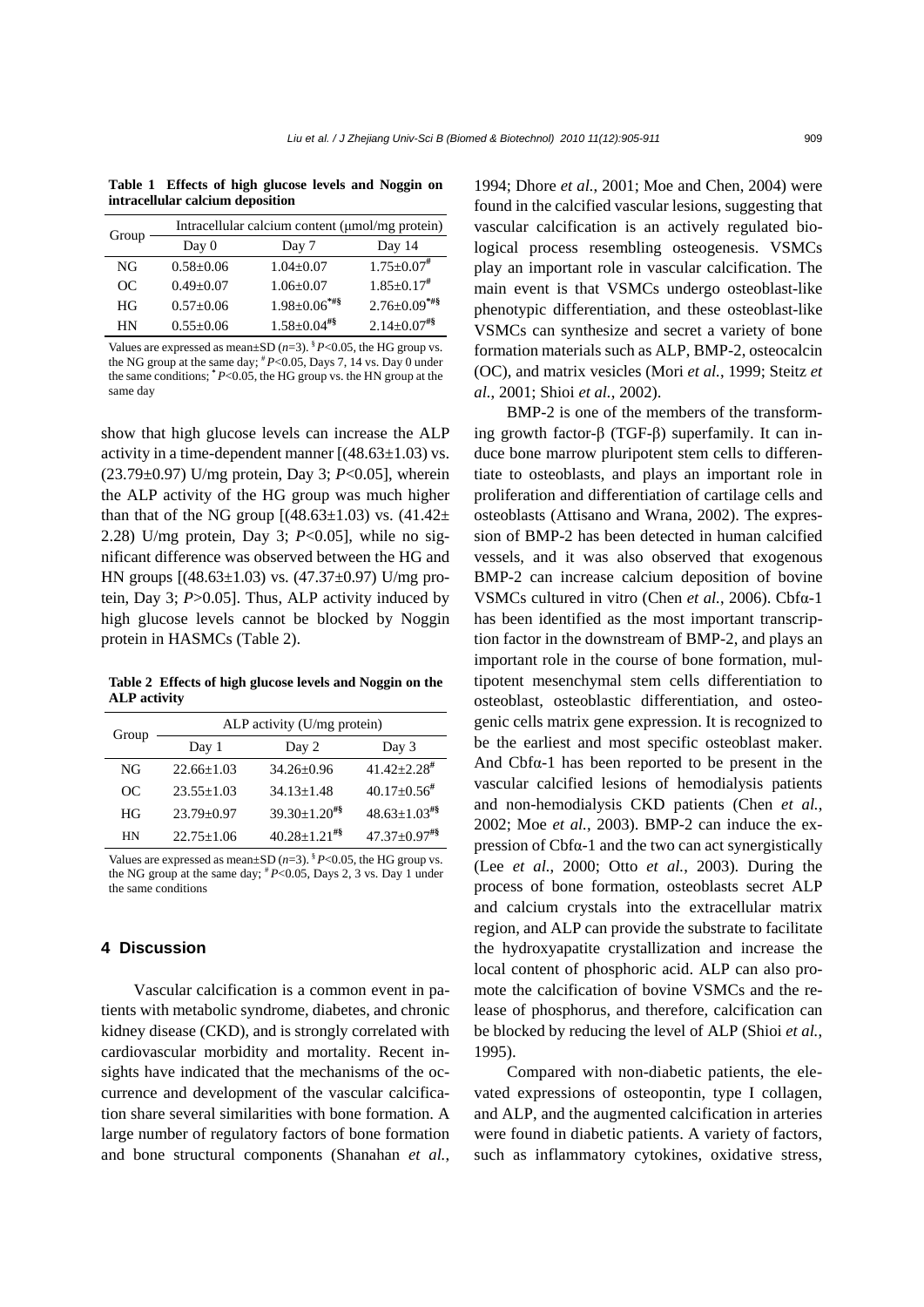and advanced glycation end (AGE) product, and signal pathways are involved in the mechanisms of high glucose-promoted vascular calcification. In our study, we observed that high glucose levels might promote vascular calcification by inducing the  $BMP-2/Cbfa-1$  pathway and increasing the ALP activity and intracellular calcium deposition, although in vitro experiments cannot entirely mimic the biological environment in vivo.

Noggin protein is a secreted extracellular glycoprotein that antagonizes the action of BMP-2 by binding to BMPs, and it blocks the interaction between BMPs and their specific receptors, so as to negatively regulate the intracellular signal transduction of BMP-2 and its downstream signaling pathway without affecting BMP-2 biosynthesis (Zhu *et al.*, 2006; Canalis *et al.*, 2003). There is evidence that the TGF-β receptor superfamily (Yuasa and Fukuda, 2008) and receptor-related proteins (Conley *et al.*, 2000) exist in vascular cells such as endothelial cells and smooth muscle cells. Thus, vascular cells are also the target cells of BMP-2. In our experiments, recombinant human Noggin protein was used as the BMP-2 blocking agent, and it was observed not to affect the high glucose-stimulated BMP-2 expression significantly, but to reduce the production of downstream Cbfα-1 and vascular calcification, correspondingly. This is consistent with the mechanisms of Noggin reported by others (Busch *et al.*, 2008; Takayama *et al.*, 2009). Meanwhile, our results also confirmed that high glucose-induced Cbfα-1 expression was regulated by BMP-2, and high glucose levels might induce osteoblastic differentiation and intracellular calcium deposition via the BMP-2/Cbfα-1 pathway. In addition, we found that high glucosestimulated ALP activity was not blocked by recombinant human protein Noggin. It has been confirmed that β-glycerophosphate, as a phosphate substrate, facilitated the occurrence and progression of mineralization by promoting the release of inorganic phosphate in a dose-dependent manner and increasing the ALP activity (Shioi *et al.*, 1995). Our data showed that Noggin could not reduce high glucose-induced ALP activity. This might indicate that the elevated ALP activity induced by high glucose levels is not regulated primarily by the BMP-2 pathway. Though recombinant human protein Noggin did not reduce high glucose-induced ALP activity, we still cannot deny the effect of Noggin on vascular calcification induced by high glucose.

In conclusion, we observed that high glucose levels increase the expressions of BMP-2 and Cbfα-1, ALP activity, and intracellular calcium deposition in HASMCs cultured in vitro, and that Noggin partially blocked the expression of Cbfα-1 and intracellular calcium deposition. These findings suggest that high glucose levels might evoke the calcification of VSMCs by inducing osteoblastic differentiation and intracellular calcium deposition via the BMP-2/ Cbfα-1 pathway in HASMCs in vitro.

#### **References**

- Attisano, L., Wrana, J.L., 2002. Signal transduction by the TGF-β superfamily. *Science*, **296**(5573):1646-1647. [doi: 10.1126/science.1071809]
- Busch, C., Drews, U., Eisele, S.R., Garbe, C., Oppitz, M., 2008. Noggin blocks invasive growth of murine B16-F1 melanoma cells in the optic cup of the chick embryo. *Int. J. Cancer*, **122**(3):526-533. [doi:10.1002/ijc.23139]
- Canalis, E., Economides, A.N., Gazzerro, E., 2003. Bone morphogenetic proteins, their antagonists, and the skeleton. *Endocr. Rev.*, **24**(2):218-235. [doi:10.1210/er. 2002-0023]
- Chen, N.X., O′Neill, K.D., Duan, D., Moe, S.M., 2002. Phosphorus and uremic serum up-regulate osteopontin expression in vascular smooth muscle cells. *Kidney Int.*, **62**(5):1724-1731. [doi:10.1046/j.1523-1755.2002.00625.x]
- Chen, N.X., Duan, D., O′Neill, K.D., Moe, S.M., 2006. High glucose increases the expression of Cbfα1 and BMP-2 and enhances the calcification of vascular smooth muscle cells. *Nephrol. Dial. Transplant.*, **21**(12):3435-3442. [doi: 10.1093/ndt/gfl429]
- Conley, B.A., Smith, J.D., Guerrero-Esteo, M., Bernabeu, C., Vary, C.P., 2000. Endoglin, a TGF-β receptor-associated protein, is expressed by smooth muscle cells in human atherosclerotic plaques. *Atherosclerosis*, **153**(2):323-335. [doi:10.1016/S0021-9150(00)00422-6]
- Dhore, C.R., Cleutjens, J.P., Lutgens, E., Cleutjens, K.B., Geusens, P.P., Kitslaar, P.J., Tordoir, J.H., Spronk, H.M., Vermeer, C., Daemen, M.J., 2001. Differential expression of bone matrix regulatory proteins in human atherosclerotic plaques. *Arterioscler. Thromb. Vasc. Biol.*, **21**(12):1998- 2003. [doi:10.1161/hq1201.100229]
- Doherty, T.M., Fitzpatrick, L.A., Inoue, D., Qiao, J.H., Fishbein, M.C., Detrano, R.C., Shah, P.K., Rajavashisth, T.B., 2004. Molecular, endocrine, and genetic mechanisms of arterial calcification. *Endocr. Rev.*, **25**(4):629-672. [doi:10.1210/er.2003-0015]
- Lee, K.S., Kim, H.J., Li, Q.L., Chi, X.Z., Ueta, C., Komori, T., Wozney, J.M., Kim, E.G., Choi, J.Y., Ryoo, H.M., *et al.*, 2000. Runx2 is a common target of transforming growth